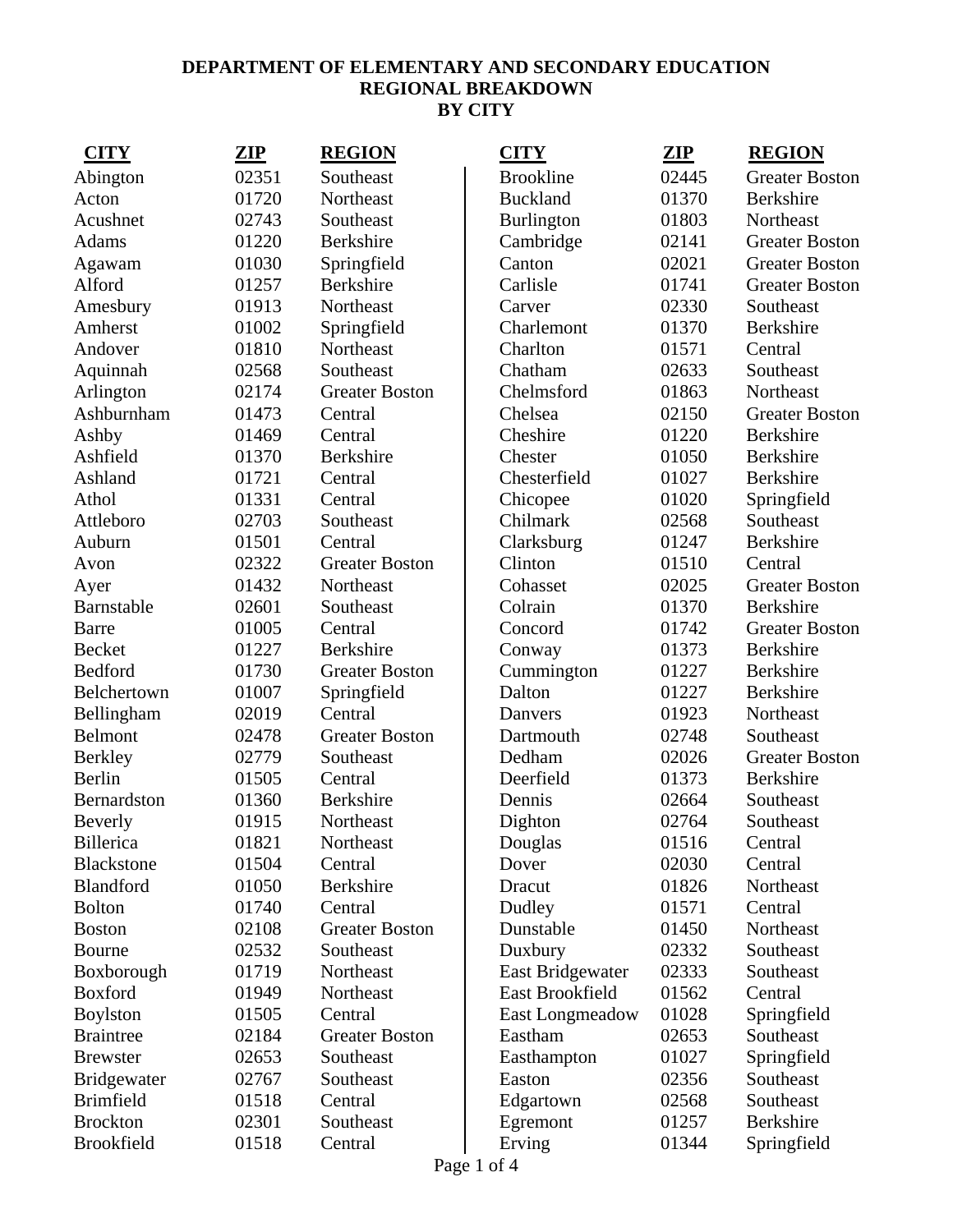| <b>CITY</b>             | <u>ZIP</u> | <b>REGION</b>         | <b>CITY</b>   | <u>ZIP</u> | <b>REGION</b>         |
|-------------------------|------------|-----------------------|---------------|------------|-----------------------|
| <b>Essex</b>            | 01944      | Northeast             | Hopkinton     | 01748      | Central               |
| Everett                 | 02149      | <b>Greater Boston</b> | Hubbardston   | 01005      | Central               |
| Fairhaven               | 02719      | Southeast             | Hudson        | 01749      | Central               |
| <b>Fall River</b>       | 02720      | Southeast             | Hull          | 02045      | Southeast             |
| Falmouth                | 02536      | Southeast             | Huntington    | 01050      | <b>Berkshire</b>      |
| Fitchburg               | 01420      | Central               | Ipswich       | 01938      | Northeast             |
| Florida                 | 01247      | <b>Berkshire</b>      | Kingston      | 02364      | Southeast             |
| Foxborough              | 02035      | Southeast             | Lakeville     | 02347      | Southeast             |
| Framingham              | 01701      | Central               | Lancaster     | 01740      | Central               |
| Franklin                | 02038      | Central               | Lanesborough  | 01237      | Berkshire             |
| Freetown                | 02347      | Southeast             | Lawrence      | 01840      | Northeast             |
| Gardner                 | 01440      | Central               | Lee           | 01238      | Berkshire             |
| Georgetown              | 01833      | Northeast             | Leicester     | 01524      | Central               |
| Gill                    | 01376      | Berkshire             | Lenox         | 01240      | Berkshire             |
| Gloucester              | 01930      | Northeast             | Leominster    | 01453      | Central               |
| Goshen                  | 01027      | Berkshire             | Leverett      | 01344      | Springfield           |
| Gosnold                 | 02769      | Southeast             | Lexington     | 02420      | <b>Greater Boston</b> |
| Grafton                 | 01519      | Central               | Leyden        | 01360      | <b>Berkshire</b>      |
| Granby                  | 01033      | Springfield           | Lincoln       | 01773      | <b>Greater Boston</b> |
| Granville               | 01077      | Springfield           | Littleton     | 01460      | Northeast             |
| <b>Great Barrington</b> | 01262      | <b>Berkshire</b>      | Longmeadow    | 01106      | Springfield           |
| Greenfield              | 01301      | <b>Berkshire</b>      | Lowell        | 01852      | Northeast             |
| Groton                  | 01450      | Northeast             | Ludlow        | 01056      | Springfield           |
| Groveland               | 01985      | Northeast             | Lunenburg     | 01462      | Central               |
| Hadley                  | 01035      | Springfield           | Lynn          | 01901      | Northeast             |
| Halifax                 | 02364      | Southeast             | Lynnfield     | 01940      | Northeast             |
| Hamilton                | 01982      | Northeast             | Malden        | 02148      | <b>Greater Boston</b> |
| Hampden                 | 01095      | Springfield           | Manchester    | 01944      | Northeast             |
| Hancock                 | 01237      | Berkshire             | Mansfield     | 02048      | Southeast             |
| Hanover                 | 02339      | Southeast             | Marblehead    | 01945      | Northeast             |
| Hanson                  | 02382      | Southeast             | Marion        | 02739      | Southeast             |
| Hardwick                | 01005      | Central               | Marlborough   | 01752      | Central               |
| Harvard                 | 01451      | Central               | Marshfield    | 02050      | Southeast             |
| Harwich                 | 02645      | Southeast             | Mashpee       | 02649      | Southeast             |
| Hatfield                | 01038      | Springfield           | Mattapoisett  | 02739      | Southeast             |
| Haverhill               | 01830      | Northeast             | Maynard       | 01754      | Central               |
| Hawley                  | 01370      | <b>Berkshire</b>      | Medfield      | 02052      | Central               |
| Heath                   | 01370      | Berkshire             | Medford       | 02155      | <b>Greater Boston</b> |
| Hingham                 | 02043      | <b>Greater Boston</b> | Medway        | 02053      | Central               |
| Hinsdale                | 01227      | Berkshire             | Melrose       | 02176      | <b>Greater Boston</b> |
| Holbrook                | 02343      | <b>Greater Boston</b> | Mendon        | 01756      | Central               |
| Holden                  | 01522      | Central               | Merrimac      | 01985      | Northeast             |
| Holland                 | 01518      | Central               | Methuen       | 01844      | Northeast             |
| Holliston               | 01746      | Central               | Middleborough | 02346      | Southeast             |
| Holyoke                 | 01040      | Springfield           | Middlefield   | 01050      | Berkshire             |
| Hopedale                | 01747      | Central               | Middleton     | 01949      | Northeast             |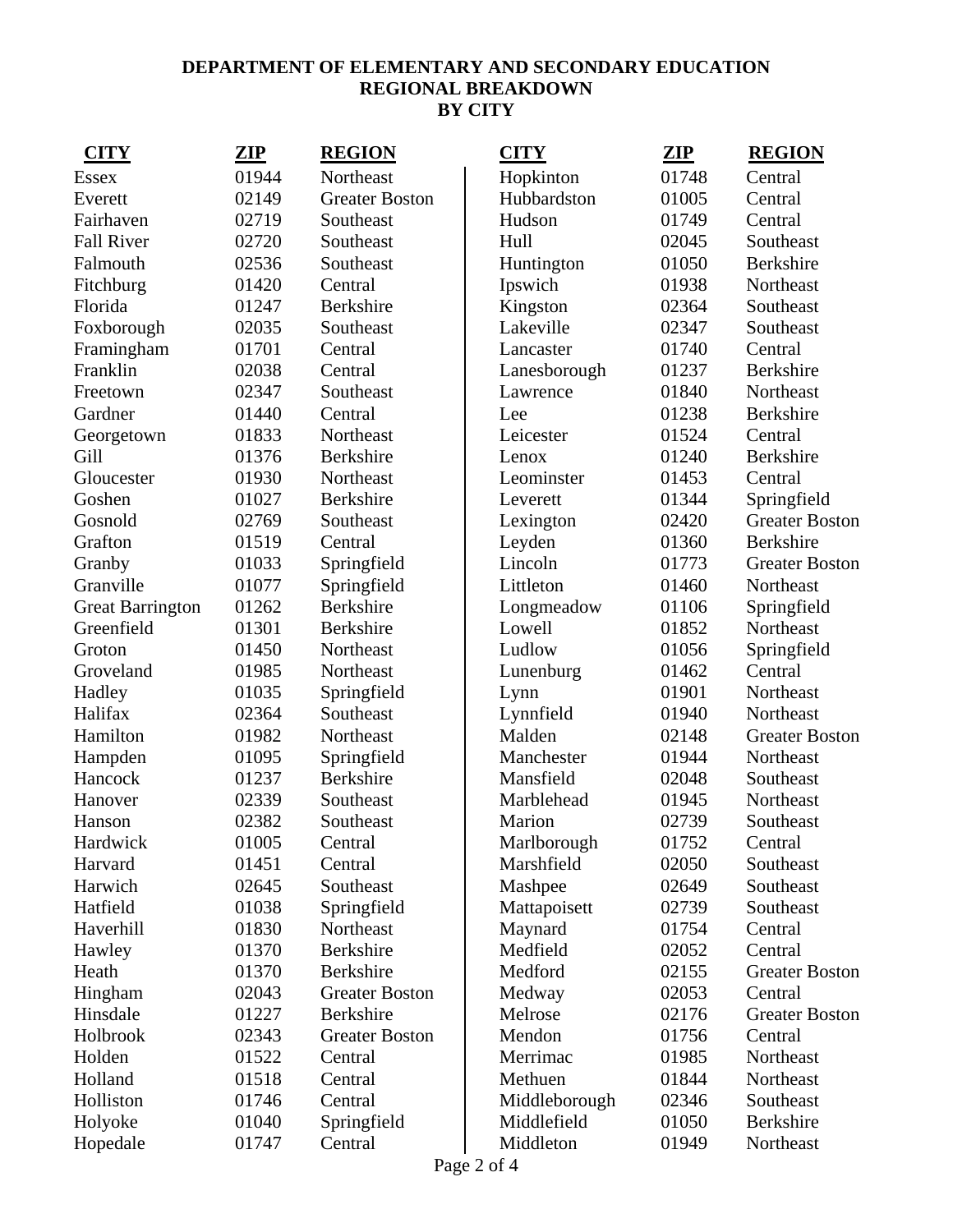| <b>CITY</b>             | <b>ZIP</b> | <b>REGION</b>         | <b>CITY</b>      | ZIP   | <b>REGION</b>         |
|-------------------------|------------|-----------------------|------------------|-------|-----------------------|
| Milford                 | 01757      | Central               | Pembroke         | 02364 | Southeast             |
| Millbury                | 01527      | Central               | Pepperell        | 01469 | Central               |
| <b>Millis</b>           | 02054      | Central               | Peru             | 01227 | Berkshire             |
| Millville               | 01504      | Central               | Petersham        | 01366 | Central               |
| Milton                  | 02186      | <b>Greater Boston</b> | Phillipston      | 01436 | Central               |
| Monroe                  | 01247      | <b>Berkshire</b>      | <b>Berkshire</b> | 01201 | Berkshire             |
| Monson                  | 01057      | Springfield           | Plainfield       | 01370 | Berkshire             |
| Montague                | 01376      | Berkshire             | Plainville       | 02762 | Southeast             |
| Monterey                | 01257      | Berkshire             | Plymouth         | 02360 | Southeast             |
| Montgomery              | 01050      | <b>Berkshire</b>      | Plympton         | 02364 | Southeast             |
| <b>Mount Washington</b> | 01258      | Berkshire             | Princeton        | 01522 | Central               |
| Nahant                  | 01908      | Northeast             | Provincetown     | 02657 | Southeast             |
| Nantucket               | 02554      | Southeast             | Quincy           | 02169 | <b>Greater Boston</b> |
| <b>Natick</b>           | 01760      | Central               | Randolph         | 02368 | <b>Greater Boston</b> |
| Needham                 | 02192      | <b>Greater Boston</b> | Raynham          | 02767 | Southeast             |
| New Ashford             | 01237      | Berkshire             | Reading          | 01867 | Northeast             |
| New Bedford             | 02740      | Southeast             | Rehoboth         | 02764 | Southeast             |
| New Braintree           | 01005      | Central               | Revere           | 02151 | <b>Greater Boston</b> |
| New Marlborough         | 01257      | <b>Berkshire</b>      | Richmond         | 01237 | Berkshire             |
| New Salem               | 01344      | Springfield           | Rochester        | 02739 | Southeast             |
| Newbury                 | 01922      | Northeast             | Rockland         | 02370 | Southeast             |
| Newburyport             | 01950      | Northeast             | Rockport         | 01966 | Northeast             |
| Newton                  | 02460      | <b>Greater Boston</b> | Rowe             | 01370 | Berkshire             |
| Norfolk                 | 02056      | Southeast             | Rowley           | 01922 | Northeast             |
| North Adams             | 01247      | Berkshire             | Royalston        | 01331 | Central               |
| North Andover           | 01845      | Northeast             | Russell          | 01050 | <b>Berkshire</b>      |
| North Attleborough      | 02760      | Southeast             | Rutland          | 01522 | Central               |
| North Brookfield        | 01535      | Central               | Salem            | 01970 | Northeast             |
| North Reading           | 01864      | Northeast             | Salisbury        | 01922 | Northeast             |
| Northampton             | 01060      | Springfield           | Sandisfield      | 01253 | Berkshire             |
| Northborough            | 01532      | Central               | Sandwich         | 02563 | Southeast             |
| Northbridge             | 01588      | Central               | Saugus           | 01906 | Northeast             |
| Northfield              | 01360      | Berkshire             | Savoy            | 01247 | Berkshire             |
| Norton                  | 02766      | Southeast             | Scituate         | 02066 | Southeast             |
| Norwell                 | 02061      | Southeast             | Seekonk          | 02771 | Southeast             |
| Norwood                 | 02062      | <b>Greater Boston</b> | Sharon           | 02067 | <b>Greater Boston</b> |
| Oak Bluffs              | 02568      | Southeast             | Sheffield        | 01257 | Berkshire             |
| Oakham                  | 01005      | Central               | Shelburne        | 01370 | Berkshire             |
| Orange                  | 01364      | Central               | Sherborn         | 02030 | Central               |
| Orleans                 | 02653      | Southeast             | Shirley          | 01433 | Central               |
| Otis                    | 01253      | Berkshire             | Shrewsbury       | 01545 | Central               |
| Oxford                  | 01540      | Central               | Shutesbury       | 01344 | Springfield           |
| Palmer                  | 01069      | Springfield           | Somerset         | 02726 | Southeast             |
| Paxton                  | 01522      | Central               | Somerville       | 02143 | <b>Greater Boston</b> |
| Peabody                 | 01960      | Northeast             | South Hadley     | 01075 | Springfield           |
| Pelham                  | 01002      | Springfield           | Southampton      | 01027 | <b>Berkshire</b>      |